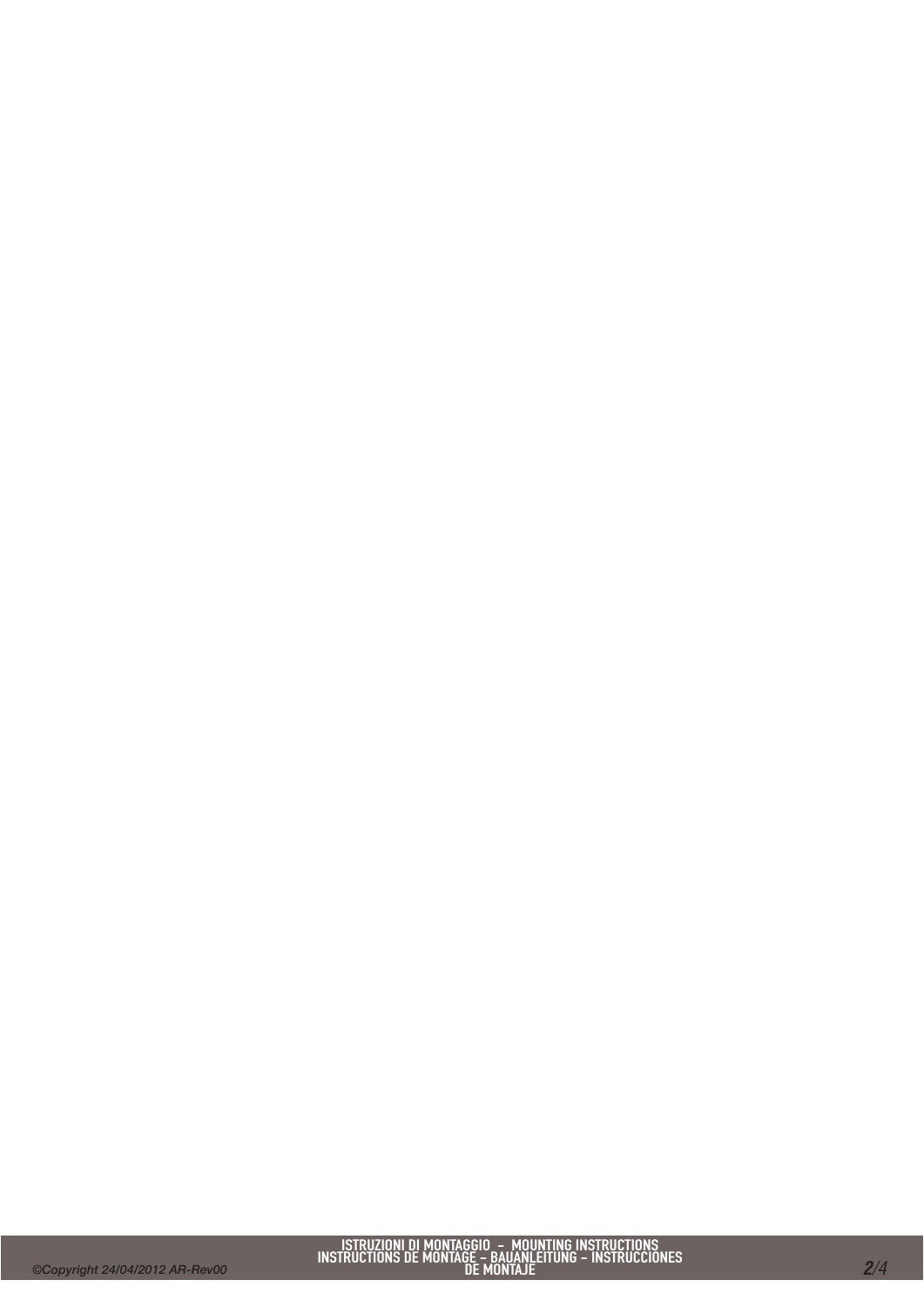#### SRA1110 - KRA1110 PORTAPACCO SPECIFICO - SPECIFIC HOLDER - PORTE-PAQUET SPÉCIFIQUE - SPEZIFISCHER TRÄGER - PORTA-EQUIPAJE ESPECÍFICO HONDA CROSSTOURER 1200cc (2012)